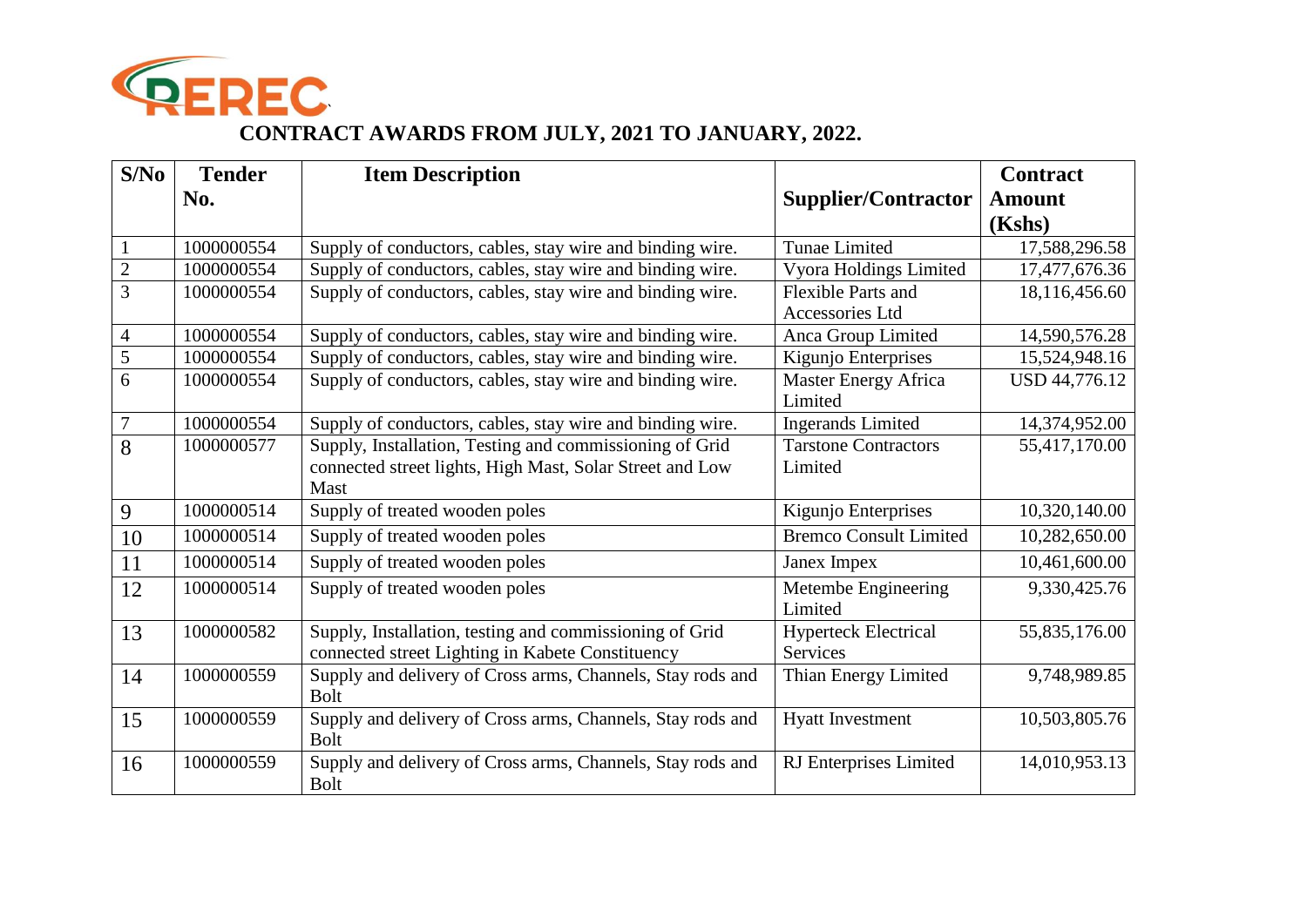| 17     | 1000000559 | Supply and delivery of Cross arms, Channels, Stay rods and<br><b>Bolt</b>                              | <b>Msaconn Company</b><br>Limited             | 16,280054.80  |
|--------|------------|--------------------------------------------------------------------------------------------------------|-----------------------------------------------|---------------|
| 18     | 1000000514 | <b>Supply of Treated wooden Poles</b>                                                                  | Gactor Enterprises                            | 9,630,560.00  |
| 19     | 1000000514 | Supply of Treated wooden Poles                                                                         | Royalsky East Africa<br>Limited               | 10,159,110.00 |
| 20     | 1000000614 | Supply of Treated wooden Poles                                                                         | <b>Silver Lakes Ventures</b><br>Limited       | 9,792,488.00  |
| 21     | 1000000514 | Supply of Treated wooden Poles                                                                         | <b>Jeshnene Enterprises</b>                   | 10,629,932.00 |
| 22     | 1000000613 | Supply of Treated wooden Poles                                                                         | <b>Janwill Enterprises</b><br>Limited         | 18,838,400.00 |
| 23     | 1000000613 | Supply of Treated wooden Poles                                                                         | <b>Bahati Africa Limited</b>                  | 12,992,000.00 |
| 24     | 1000000613 | Supply of Treated wooden Poles                                                                         | <b>Rockon Construction</b><br>Company Limited | 25,434,740.00 |
| 25     | 1000000613 | Supply of Treated wooden Poles                                                                         | Alogo Enterprise                              | 7,408,920.00  |
| 26     | 1000000613 | Supply of Treated wooden Poles                                                                         | <b>Apple Ventures Traders</b><br>Limited      | 29,520,390.00 |
| $27\,$ | 1000000613 | Supply of Treated wooden Poles                                                                         | Line Enterprises                              | 20,766,204.00 |
| 28     | 1000000613 | Supply of Treated wooden Poles                                                                         | <b>Olmachem Holdings</b><br>Limited           | 13,204,000.00 |
| 29     | 1000000613 | Supply of Treated wooden Poles                                                                         | Panocal International<br>Limited              | 28,773,028.00 |
| 30     | 1000000614 | Supply of Insulators                                                                                   | Pisu & Company<br>Limited                     | 4,968,000.00  |
| 31     | 1000000614 | Supply of Insulators                                                                                   | Stelec Kenya Limited                          | 5,632,689.16  |
| 32     | 1000000594 | Supply, Installation, Testing and Commissioning of Solar<br>System for Boreholes (5No) in Nyeri County | <b>GO Solar System</b><br>Limited             | 16,778,820.00 |
| 33     | 1000000310 | Provision of Labor and Transport                                                                       | Power Group<br>Technologies Limited           | 1,936,810.46  |
| 34     | 1000000555 | Supply of Conductors, Cables, Stay Wire and Binding Wire                                               | Silchip International                         | 2,078,017.26  |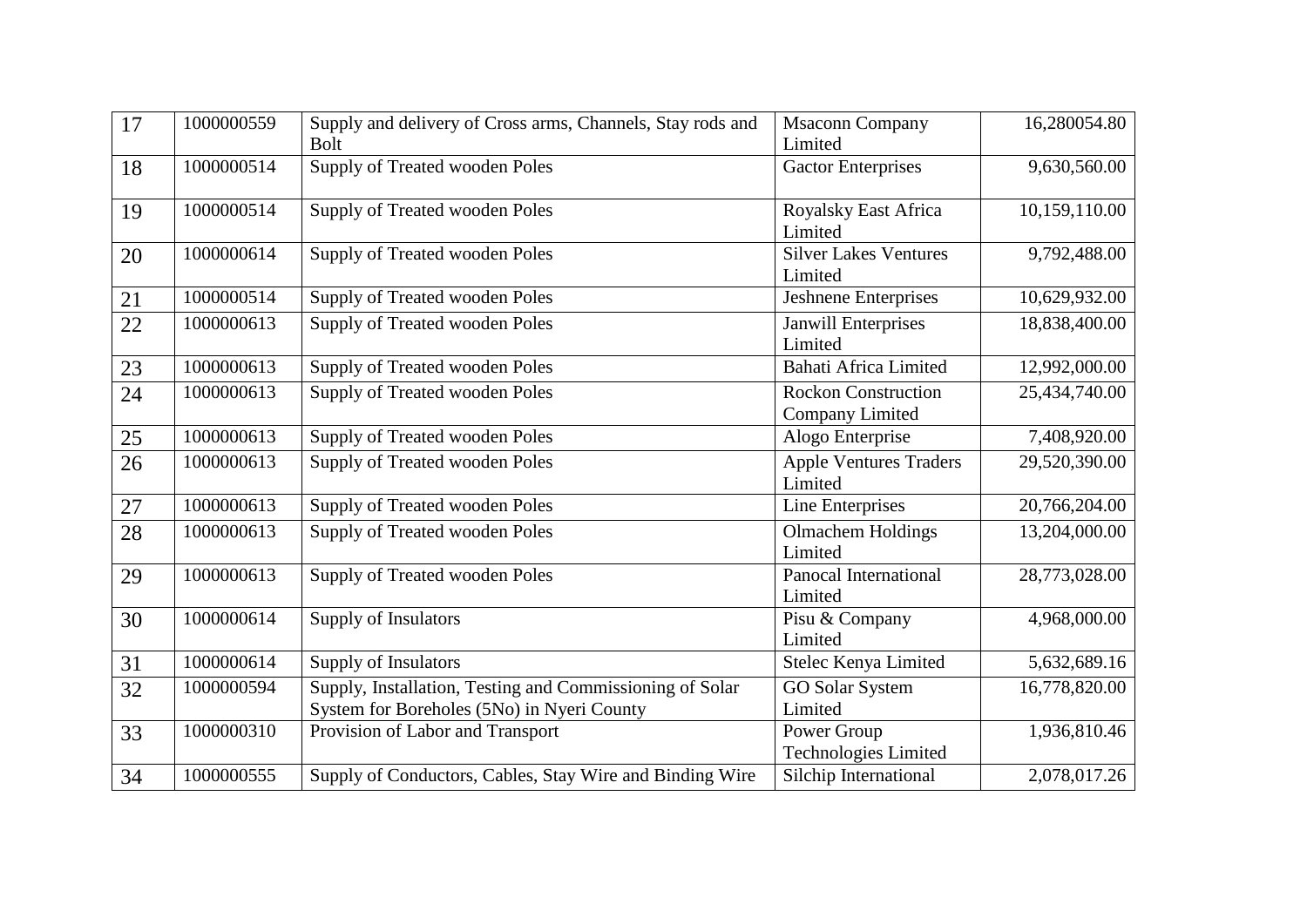

| 35 | 1000000555 | Supply of Conductors, Cables, Stay Wire and Binding Wire                                                                          | <b>Werand Limited</b>                 | 12,685,798.92 |
|----|------------|-----------------------------------------------------------------------------------------------------------------------------------|---------------------------------------|---------------|
| 36 | 1000000563 | Supply of Tools and Equipment                                                                                                     | Pulple Petroleum Ltd                  | 9,445,892.40  |
| 37 | 1000000531 | Supply, Installation, Testing & Commissioning of Wind and<br>Solar Hybrid Projects in Memorial and North Horr Boys<br>Sec. School | Pema-Lit Electricals Ltd              | 3,591,000.00  |
| 38 | 1000000644 | Supply of Filters                                                                                                                 | <b>Synergy Power Systems</b><br>Ltd   | 1,558,407.85  |
| 39 | 1000000595 | Supply, Installation, Testing and Commissioning of New<br>Solar PV System                                                         | Mahrezia Limited                      | 11,538,346.00 |
| 40 | 1000000590 | Supply, Installation and Commissioning of Server, Call<br>Manager & Firewall/UTM Devices                                          | Next Technologies Ltd                 | 438,050.80    |
| 41 | 1000000600 | Supply of Cross Arms, Channels, Stay rods and Bolts&Nuts                                                                          | <b>Waguty General</b><br>Supplies     | 42,396,839.48 |
| 42 | 1000000611 | <b>Supply, Installation and Commissioning Grid Connected</b><br><b>Street Lighting In Kabete Phase 11</b>                         | <b>Gatteck Power Solutions</b><br>Ltd | 18,343,880.00 |
| 43 | 1000000542 | Supply, Implementation, Training and Support of Cloud<br><b>Customer Experience Solution</b>                                      | Next Technologies Ltd                 | 9,491,806.73  |
| 44 | 1000000600 | Supply of Cross Arms, Channels, Stay rods and Bolts&Nuts                                                                          | Mashudu Supplies Ltd                  | 44,603,289.00 |
| 45 | 1000000590 | Supply, Installation and Commissioning of Server, Call<br>Manager & Firewall/UTM Devices                                          | The Copy Cat Limited                  | 5,030,050.14  |
| 46 | 1000000600 | Supply of Cross Arms, Channels, Stay rods and Bolts&Nuts                                                                          | Nirav Agencies Limited                | 12,728,480.00 |
| 47 | 1000000614 | Supply of Insulators                                                                                                              | Nirav Agencies Limited                | 5,220,000.00  |
| 48 | 1000000600 | Supply of Bolts and Nuts                                                                                                          | <b>Preener Contractors</b><br>Limited | 13,938,000.00 |
| 49 | 1000000600 | Supply of Bolts and Nuts                                                                                                          | <b>Sparkey Baxter Limited</b>         | 29,308,000.00 |
| 50 | 1000000600 | Supply of Cross arms, Channels, Stay rods and Bolts                                                                               | <b>Vendace Suppliers</b><br>Limited   | 11,362,500.00 |
| 51 | 1000000600 | Supply of Cross arms, Channels, Stay rods and Bolts                                                                               | Vesper Solution Limited               | 10,798,384.50 |
| 52 | 1000000600 | Supply of Cross arms, Channels, Stay rods and Bolts                                                                               | <b>Outreach Intercon Asego</b><br>Ltd | 2,095,770.00  |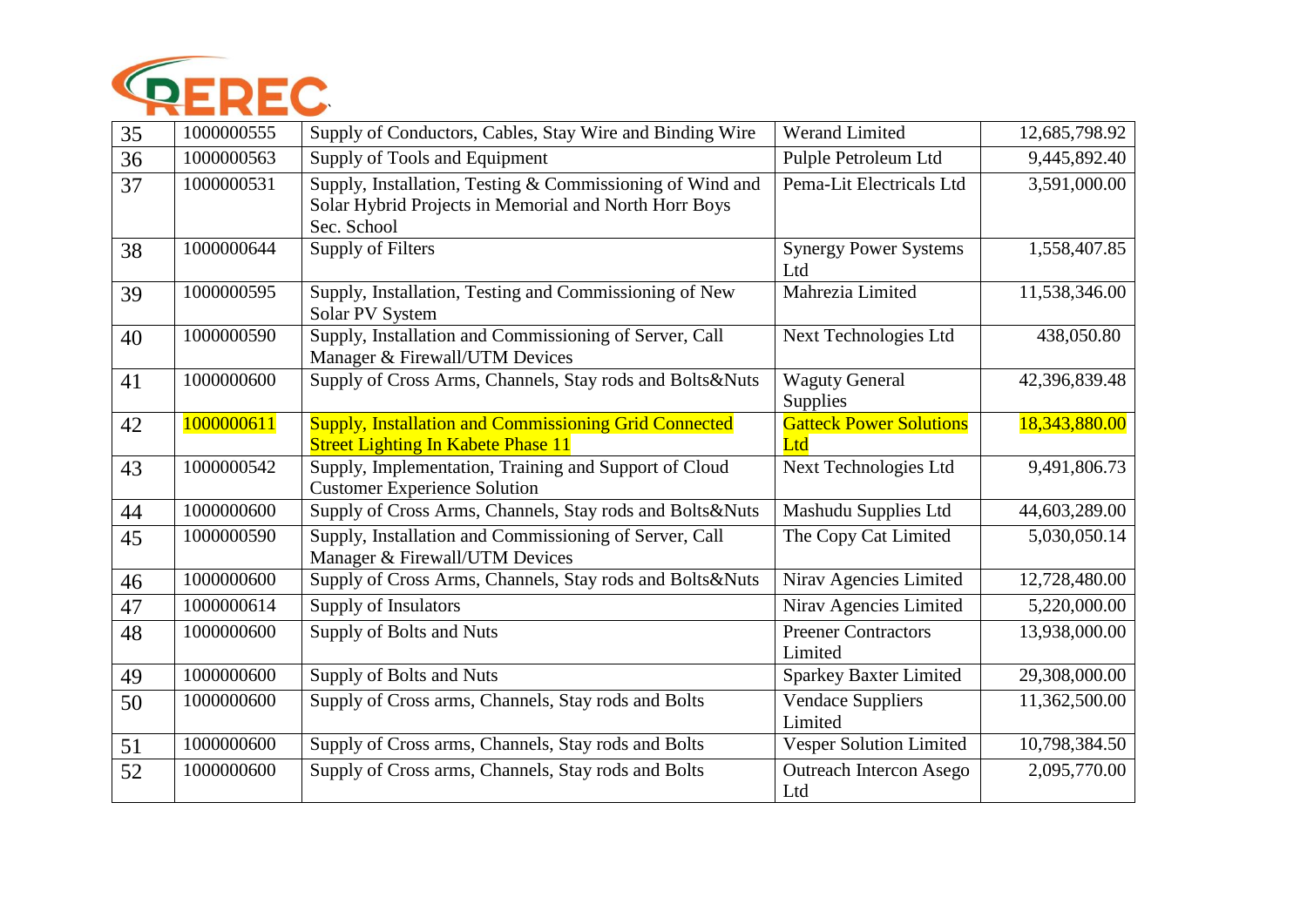| 53 | 1000000613 | Supply of Wooden Treated Poles                                                                                     | Tally Timber (EA)<br>Limited                                 | 15,632,740.00 |
|----|------------|--------------------------------------------------------------------------------------------------------------------|--------------------------------------------------------------|---------------|
| 54 | 1000000613 | Supply of Wooden Treated Poles                                                                                     | <b>Brooke</b> wood Limited                                   | 13,095,240.00 |
| 55 | 1000000613 | <b>Supply of Wooden Treated Poles</b>                                                                              | Lakewood Timber<br><b>Treatment Ltd</b>                      | 19,493,800.00 |
| 56 | 1000000613 | <b>Supply of Wooden Treated Poles</b>                                                                              | <b>Kanab Poles and Posts</b>                                 | 9,202,280.00  |
| 57 | 1000000613 | Supply of Wooden Treated Poles                                                                                     | <b>Silver wood Treatment</b><br>Plant Ltd                    | 12,635,600.00 |
| 58 | 1000000613 | Supply of Wooden Treated Poles                                                                                     | <b>Timsales Limited</b>                                      | 40,589,078.00 |
| 59 | 1000000613 | <b>Supply of Wooden Treated Poles</b>                                                                              | <b>Samfort Logistics</b><br>Limited                          | 15,407,120.00 |
| 60 | 1000000600 | Supply of Cross arms, Channels, Stay rods and Bolts                                                                | <b>City Engineering Works</b>                                | 6,599,321.20  |
| 61 | 1000000585 | Supply, Installation, Testing and Commissioning of 30M<br>Flood lights high mast in Baringo County                 | <b>Hyperteck Electrical</b><br>Services Ltd                  | 8,825,973.68  |
| 62 | 1000000612 | Supply, Installation and Maintenance of CCTV System at<br>Mweiga Store                                             | <b>Intergrated Supplies and</b><br><b>Consulting Limited</b> | 1,999,4997.95 |
| 63 | 1000000647 | Supply, Installation, Testing & Commissioning of High mast<br><b>Floodlights in Embakasi East Constituency</b>     | <b>Tranace Enterprises</b>                                   | 23,999,272.00 |
| 64 | 1000000613 | Supply and Delivery of Treated Wooden Poles                                                                        | Gamu Woodwork<br>Limited                                     | 13,927,656.00 |
| 65 | 1000000514 | Supply and Delivery of Treated Wooden Poles                                                                        | <b>Rosky Investments</b><br>Limited                          | 10,271,350.00 |
| 66 | 1000000514 | Supply and Delivery of Treated Wooden Poles                                                                        | Just Essential Ltd                                           | 10,113,959.69 |
| 67 | 1000000596 | Construction of Banisa and Liboi Perimeter Wall Lot 1                                                              | Simis Engineering and<br><b>Construction Limited</b>         | 2,765,5281.00 |
| 68 | 1000000596 | Construction of Banisa and Liboi Perimeter Wall Lot 2                                                              | <b>Noble Construction</b><br>Company                         | 11,219,100.00 |
| 69 | 1000000631 | Supply, Installation, Testing and Commissioning of Grid<br>Connected Street Lights in Likoni, Changamwe, Jomvu etc | Zoran Services and<br>Supplies                               | 26,163,180.00 |
| 70 | 1000000671 | Supply and Delivery of Conductors                                                                                  | Pisu & Company<br>Limited                                    | 39,904,000.00 |